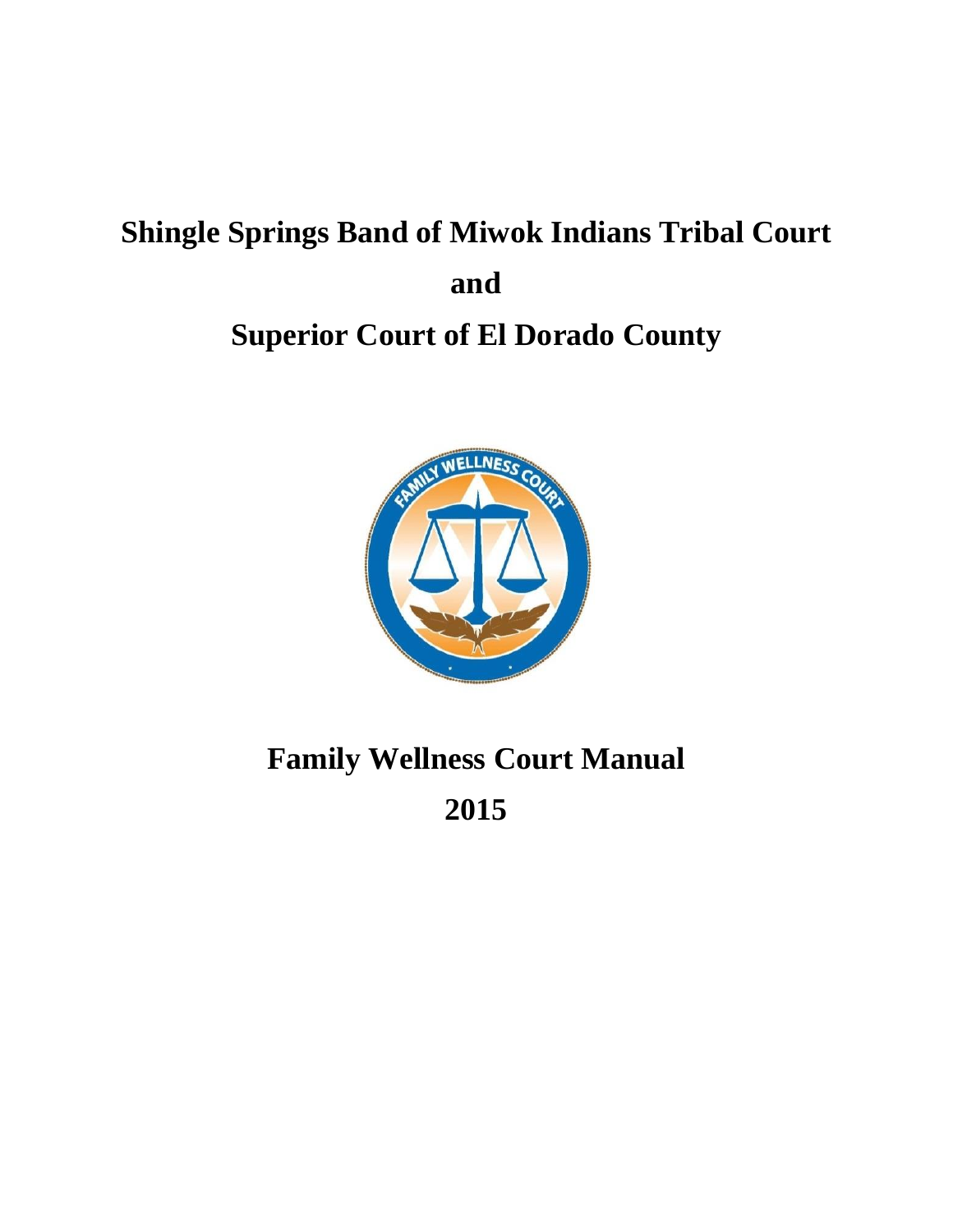#### Acknowledgements

A sincere thank you to the following individuals who spent many hours helping to plan, create, challenge, accept and navigate the development of the Family Wellness Court Joint Jurisdictional Court for the Shingle Springs Band of Miwok Indians and the County of El Dorado, California. This initiative could not have happened without you.

Former Supervisor Norma Santiago, Chair, El Dorado County Board of Supervisors

Former Supervisor Ron Briggs – District Four, El Dorado County Board of Supervisors

Supervisor Michael Ranalli-District Four, El Dorado County

Pamela Knorr – Chief Administrative Officer, El Dorado County

Honorable Judge Christine Williams – Shingle Springs Band of Miwok Indians Tribal Court

Honorable Judge Suzanne Kingsbury – Presiding Judge, El Dorado County Superior Court

Jennifer Walter – Supervising Attorney, Center for Families, Children & the Courts, Judicial Council of California

Brian Richart – Chief Probation Officer, El Dorado County Probation Department

Christy Lorente – Deputy District Attorney, El Dorado County District Attorney's Office

Jeff Dreher – Lieutenant, El Dorado County Sheriff's Office

Mark Contois – Program Manager II, El Dorado County Health and Human Services

Pam Carter – Program Manager I, Child Welfare, El Dorado County Health and Human Services

AmyAnn Taylor – General Counsel, Shingle Springs Band of Miwok Indians

Nicholas Bryson-Tribal Attorney, Shingle Springs Band of Miwok Indians

Rose Hollow Horn Bear – Behavioral Health Director and Wellness Board Member, Shingle Springs Band of Miwok Indians

Steve Heggen – Deputy Chief Probation Officer, El Dorado County Probation Department

Karla Kowalski-Acting Deputy Chief Probation Officer, El Dorado County Probation Department

Teri Monterosso – Public Defender, El Dorado County Public Defender's Office

Scott Heller – Chief of Police, Placerville Police Department

Jackie Davenport – Assistant Court Executive Officer, El Dorado County Superior Court

Roger Runkle – Attorney at Law, Becker Runkle Laurie & Mahoney

John R. Adams-Executive Director, Child Advocates of El Dorado County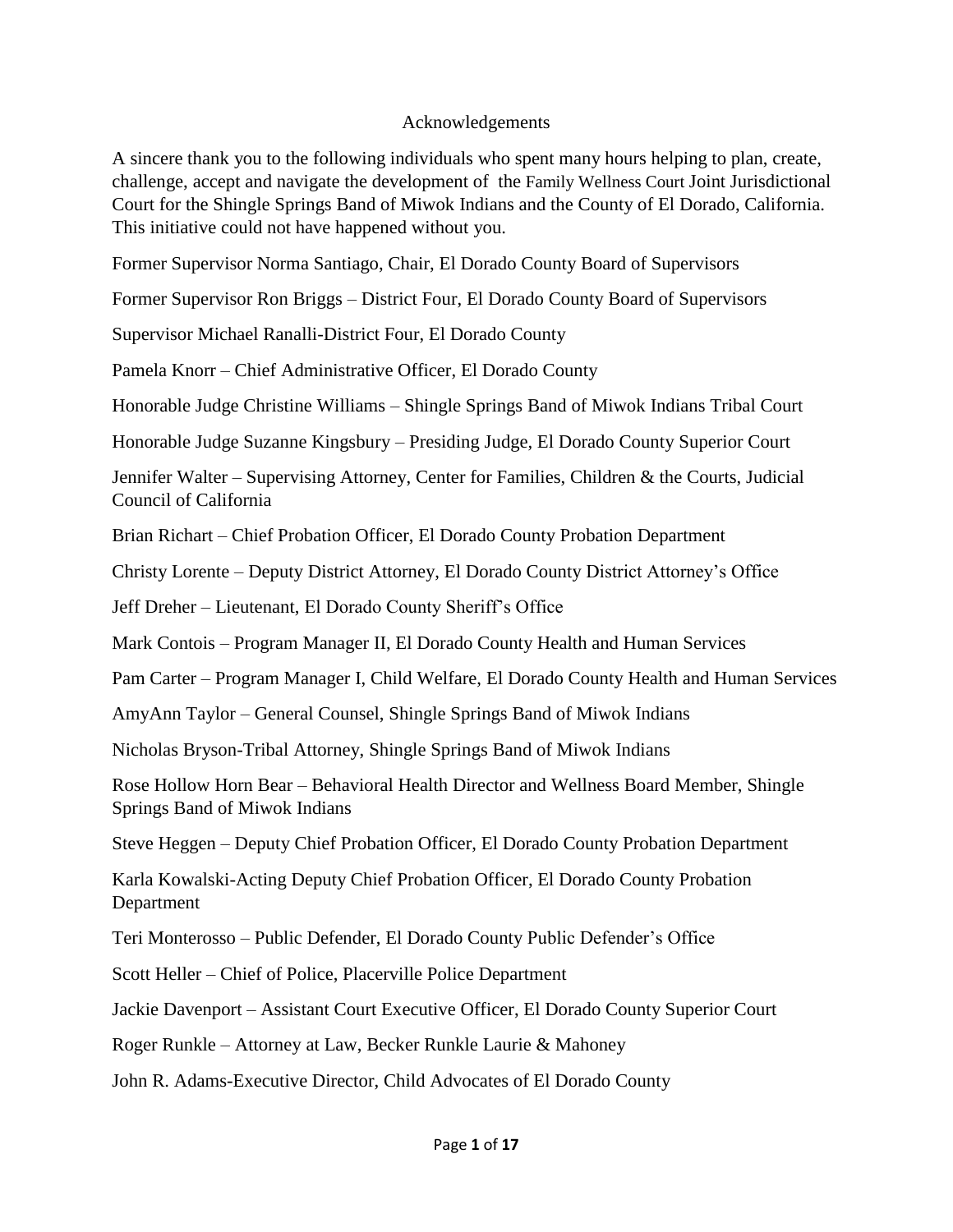Michelle Vien-Senior Program Co-coordinator, Child Advocates of El Dorado County

Yvonne McClure – Tribal Police Officer, Shingle Springs Band of Miwok Indians

Tony Cervantes, Tribal Services Coordinator and Wellness Board Chairman, Shingle Springs Band of Miwok Indians

Denise Williams-Clerk of the Court, Shingle Springs Band of Miwok Indians

Sarah Raskie – Wellness Consultant, Calmil Teoyotica

Lesley Gomes- Deputy County Counsel, El Dorado County Counsel

Moke Auwae – Sergeant Court Security, El Dorado County Sheriff's Department

Sheila Silan – SARB Chairperson, El Dorado County Office of Education

Ernest Vargas- Tribal Administrator, Shingle Springs Band of Miwok Indians

Nicholas Fonseca- Tribal Council Chairman, Shingle Springs Band of Miwok Indians

Hermo Olanio- Tribal Council Vice Chairman, Shingle Springs Band of Miwok Indians

Kathleen Farrington- Tribal Council Secretary, Shingle Springs Band of Miwok Indians

Allan Campbell- Tribal Council Member and Wellness Board Member, Shingle Springs Band of Miwok Indians

Veronica Holmes- Tribal Council Member, Shingle Springs Band of Miwok Indians

Yvonne Gonzales-Tribal Council Member, Shingle Springs Band of Miwok Indians

Malissa Tayaba- Tribal Council Member and Social Services Director, Shingle Springs Band of Miwok Indians

Regina Cuellar- Tribal Council Member, Shingle Springs Band of Miwok Indians

Armida Vargas-Training and Development Coordinator and Wellness Board Member, Shingle Springs Band of Miwok Indians

Hannah Adams-Tribal Services Assistant, Shingle Springs Band of Miwok Indians

Maryann Olanio- Tribal Services Advocate, Shingle Springs Band of Miwok Indians

Our Consulting T.E.A.M. (Together Everyone Achieves More) included:

Judge Korey Wahwassuc, Itasca County Superior Court, Minnesota

Justice John Smith, Minnesota Court of Appeals

Attorney Jennifer Fahey, Jennifer Fahey Consulting, Boston, Massachusetts

Allison Leof, PhD, Center for Evidence-based Policy, Oregon Health and Science University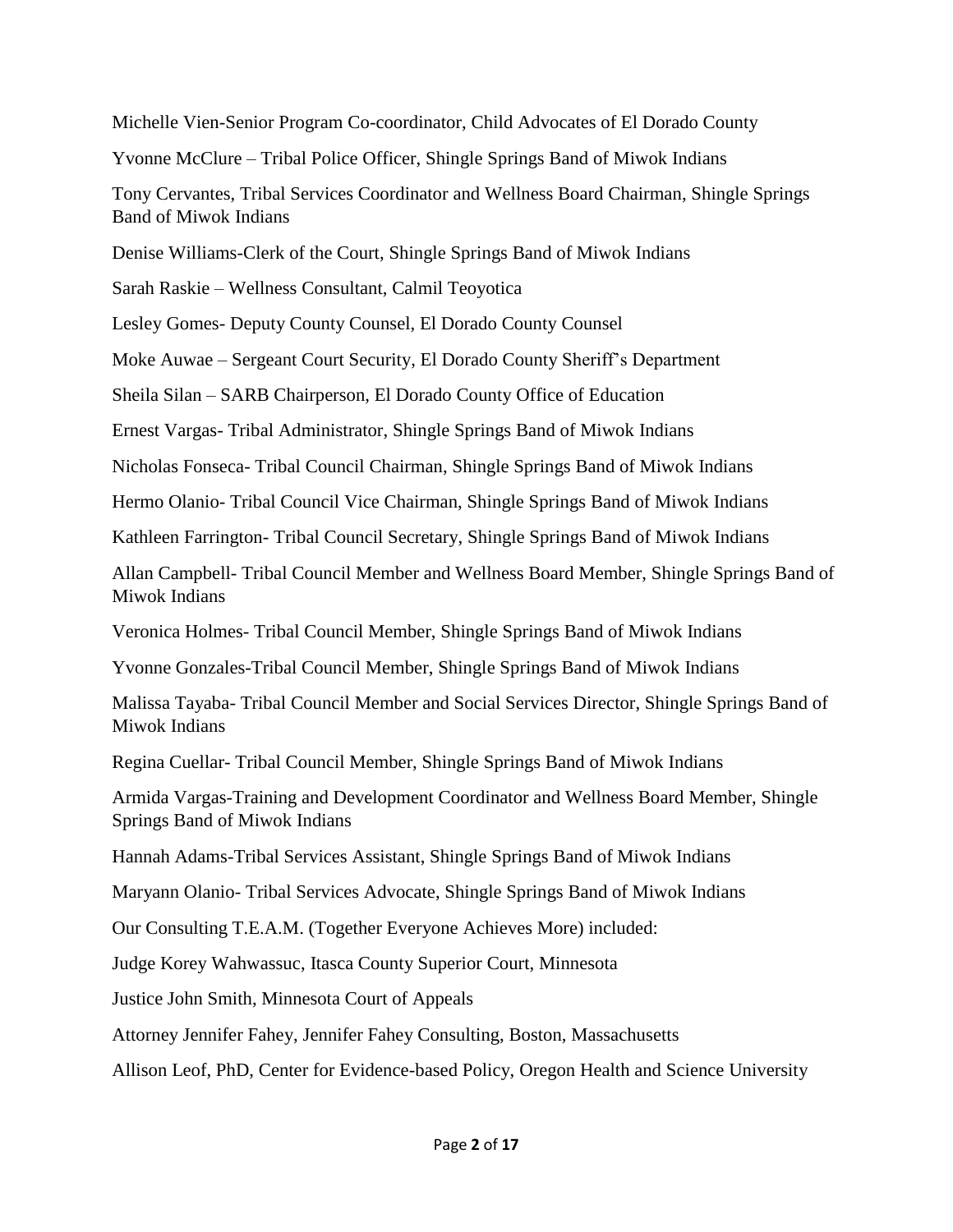# Table of Contents

| Acknowledgments                   | $1 - 2$        |
|-----------------------------------|----------------|
| Table of Contents                 | 3              |
| Introduction                      | $\overline{4}$ |
| <b>Family Wellness Court</b>      | 5              |
| <b>Foundational Principles</b>    | 6              |
| <b>Collaborative Partners</b>     | 6              |
| Court Model/Our Approach          | $7 - 8$        |
| <b>Court Referrals</b>            | 8              |
| Eligibility Criteria              | 9              |
| Ineligibility Criteria            | $9-10$         |
| <b>Family Wellness Court Team</b> | 10             |
| <b>Wrap Around Principles</b>     | 10             |
| <b>Four Phases</b>                | 11             |
| Honesty                           | 11             |
| Acceptance                        | 12             |
| Initiative                        | 12             |
| Mastery                           | 12             |
| <b>Cultural Activities</b>        | 12             |
| Rules & Regulations               | 13             |
| Consequences & Incentives         | $13 - 14$      |
| <b>Case Tracking</b>              | 15             |
| Data Base/Case Management         | 16             |
| Interns/Volunteers                | 17             |
| Appendix                          | 17             |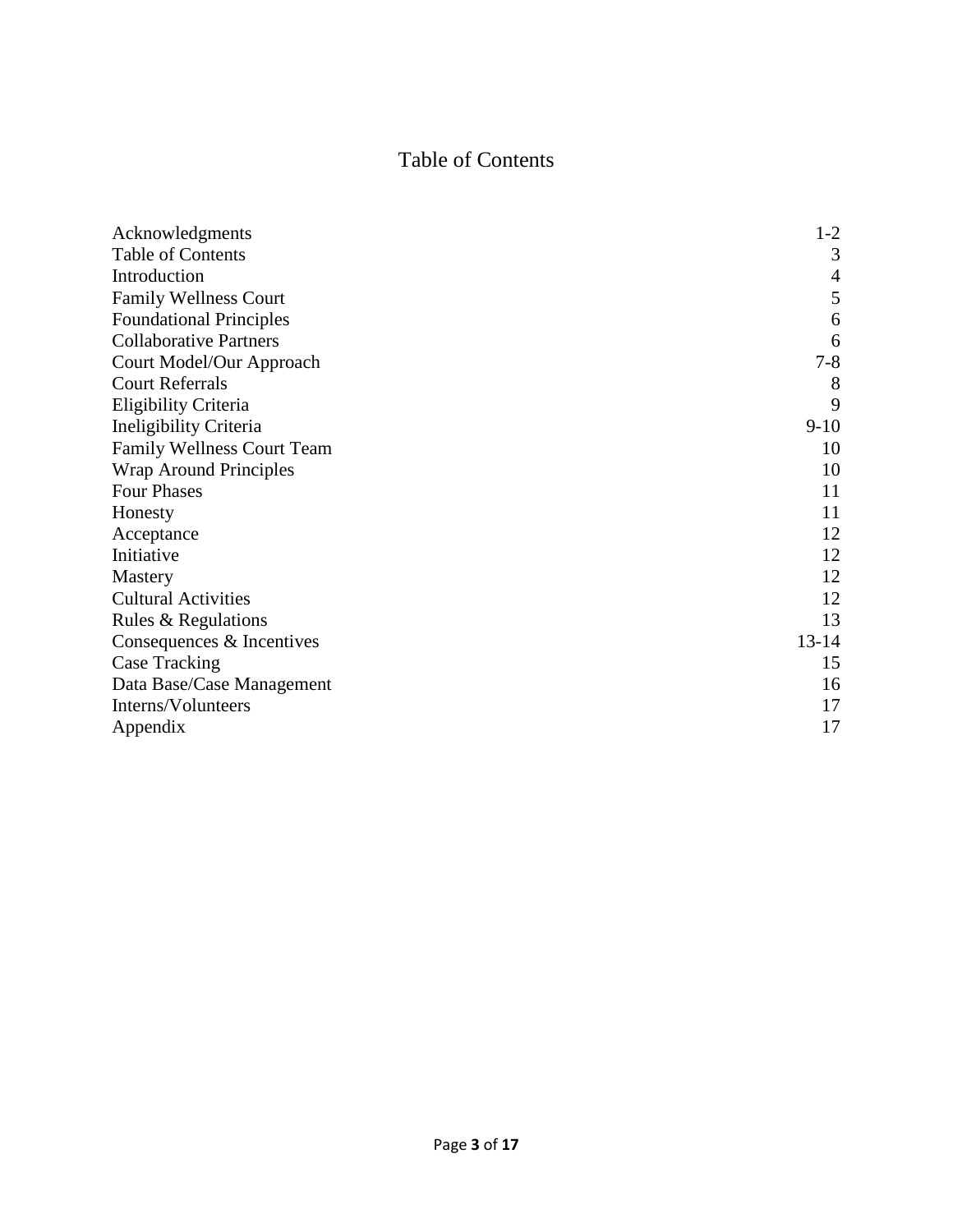## **Introduction**

The maze of inter-jurisdictional challenges faced by tribal and non-tribal justice systems put in place by federal policies, leave tribal and state justice systems at a disadvantage when trying to respond to problems in a holistic fashion. Often facing budget shortfalls and working with limited resources, local tribal and non-tribal communities must rely on their creativity and resourcefulness to find innovative solutions to issues caused by alcohol and drug addiction, chronic absenteeism/truancy, gang activity, and crime. Increasingly, tribal and state jurisdictions are joining forces in Joint Jurisdiction Courts to achieve better outcomes and avoid reactive, punitive-based responses from the justice system that are not as culturally appropriate as they could be.

California has the largest population of Indian people in the nation, with over 100 federally recognized tribes. California is a Public Law 280 state, and Tribes are not eligible to receive Bureau of Indian Affairs "638" funding for tribal law enforcement or tribal courts, which limits resources available to address public safety. The Shingle Springs Band of Miwok Indians (Tribe) tribal community has been severely affected by cultural, historical, and intergenerational trauma that has accumulated through centuries of exposure to racism, warfare, violence, and catastrophic disease. Many Tribal members also have the perception that they cannot trust the local justice system.

The Shingle Springs Band of Miwok Indians has committed to the idea that wellness is good governance. The Tribe promotes youth engagement in school, and has established a Wellness Board and a robust health clinic with many services on the reservation. El Dorado County has vast experience starting and sustaining specialty courts, despite fiscal challenges of its own. The Shingle Springs Tribal Court and the El Dorado County Superior Court have had a strong relationship, and Chief Tribal Court Judge Christine Williams and Presiding Judge Suzanne Kingsbury work together informally on a number of collaborative projects. Both Judge Williams and Judge Kingsbury share a commitment to addressing generational problems facing Native American families and are passionate about improving outcomes for children, youth, and families in their community.

After attending a conference at which she learned about the first Joint-Tribal State Jurisdiction Wellness Court in the nation, the Leech Lake Band of Ojibwe-Cass County Wellness Court, 1 Judge Williams was convinced that by joining their courts and court-connected services, The Tribe and El Dorado County could break detrimental family cycles. According to Judge Williams, creation of a joint jurisdiction court could "save our future tribal leaders from alcohol and substance abuse, gangs, and ultimately, from juvenile delinquency and detention." Judge Kingsbury agreed: "I know we can improve outcomes for our Native children and youth and their families. If together, we provide wrap-around services by joining tribal and non-tribal forces and services, we will see a difference."

 $\overline{\phantom{a}}$ 

<sup>&</sup>lt;sup>1</sup> For more information about the Leech Lake-Cass County Wellness Court, follow links to the following articles: <http://contentdm.washburnlaw.edu/cdm/ref/collection/wlj/id/5682> and [http://web.wmitchell.edu/law-review/wp](http://web.wmitchell.edu/law-review/wp-content/uploads/documents/13.Wahwassuck.pdf)[content/uploads/documents/13.Wahwassuck.pdf.](http://web.wmitchell.edu/law-review/wp-content/uploads/documents/13.Wahwassuck.pdf)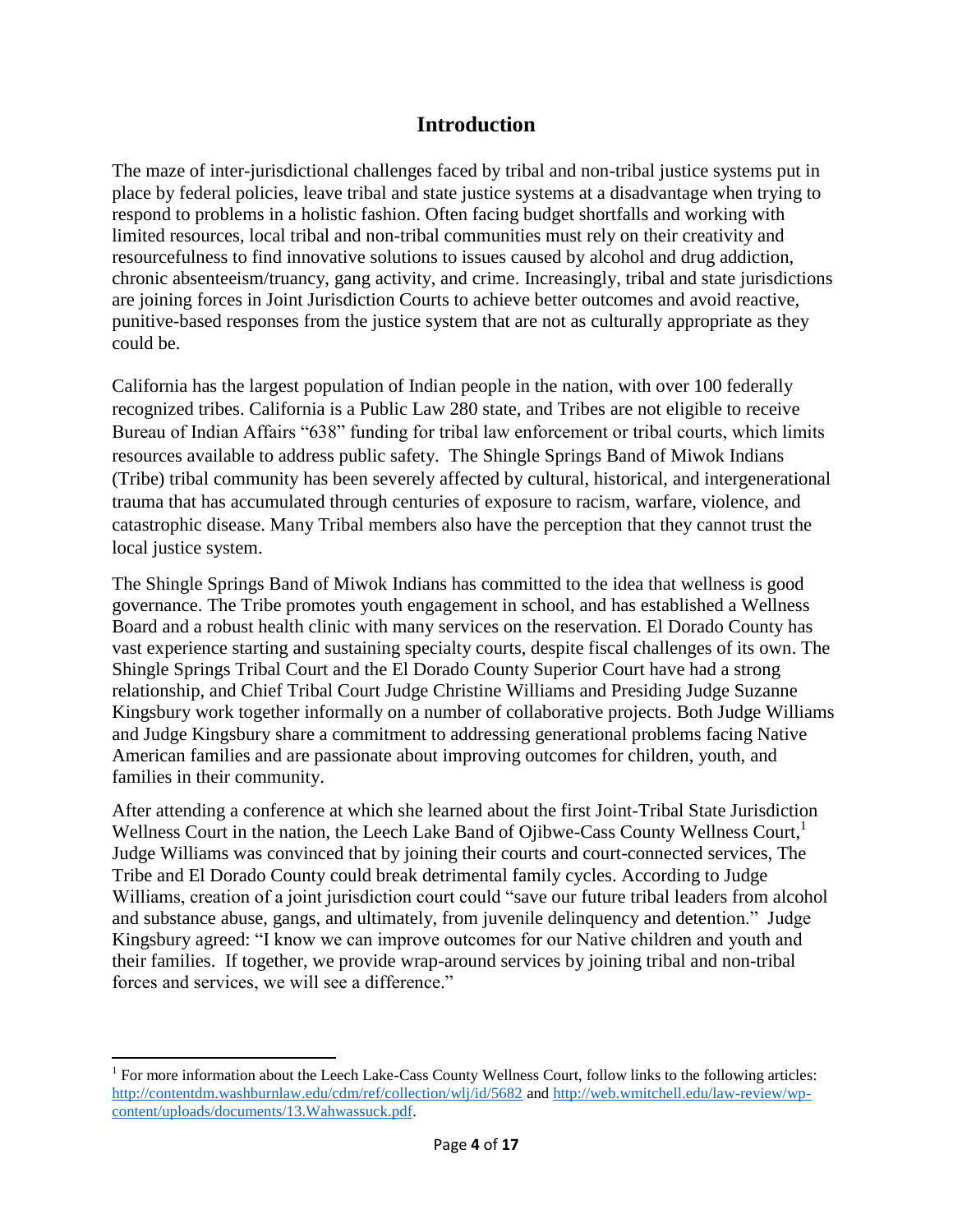In late 2013, the Shingle Springs Band of Miwok Indians and the Superior Court of El Dorado County received a training and technical assistance grant from the Department of Justice, Bureau of Justice Assistance, to develop a Joint Jurisdictional Court to better serve system-involved young people and their families living on or near the Shingle Springs Rancheria. Judges Williams and Kingsbury intended to create a program that would not only address the issues facing tribal youth and their families, but would also serve as a model for other tribal and state jurisdictions in California.

The training and technical assistance T.E.A.M. (Together Everyone Achieves More) conducted three, two-day, on-site visits. The goals of the first visit were to open communication, develop stronger relationships, create a vision and mission statement, identify project goals, and map the current system. The goals of the second meeting were to envision desired changes in the system, identify how such changes could materialize, and develop a structural framework for a new jointjurisdictional court. The goals of the third meeting were to have in place necessary information, documentation, policies and procedures, and desire to accomplish implementation. Much work was also accomplished between meetings.

At the fourth meeting, a name was chosen that reflected the goals of the new Court.

# **Family Wellness Court**

This Family Wellness Court program is intended to provide system-involved youth and their families with a court-supervised alternative that emphasizes culturally-appropriate restorative justice practices. The program's wrap-around continuum of care consists of prevention, intervention, and post-adjudication services. Program staff uses a teamwork approach to address needs of program participants using a culture-specific, trauma-informed, strength-based, and evidence-based approach.

Individualized case plans measure and address participants' criminogenic needs, which include: antisocial/pro-criminal attitudes, values, and beliefs; pro-criminal associates; temperament and personality factors; a history of antisocial behavior; family factors; and low levels of educational, vocational or financial achievement. While some of these factors cannot be changed or influenced (e.g. prior record or family history of criminality), others can be. These "dynamic" factors include who a person associates with, that person's attitudes and values; lack of problem solving skills; substance use; and employment status. All these factors are correlated with recidivism, and all can be targeted for change.

Family, broadly defined, is an important part of Family Wellness Court. A young person is only as healthy as his family environment. A youth may leave a treatment program after a period of abstinence from substances only to return to a home where drugs and alcohol are prevalent. The Family Wellness Court program is based on voluntary participation but the young person and his or her family must agree to be held accountable through family service agreements and court orders. By signing a consent form, the parents agree to participate in the joint-jurisdictional court, which can provide services, but also administer consequences to participants for lack of compliance.

Because it is the intent of the Family Wellness Court program to promote legal, individual and family wellness, wrap around services are an important part of the program. While wrap around principles will be discussed in later pages, the foundation of this approach involves cultural,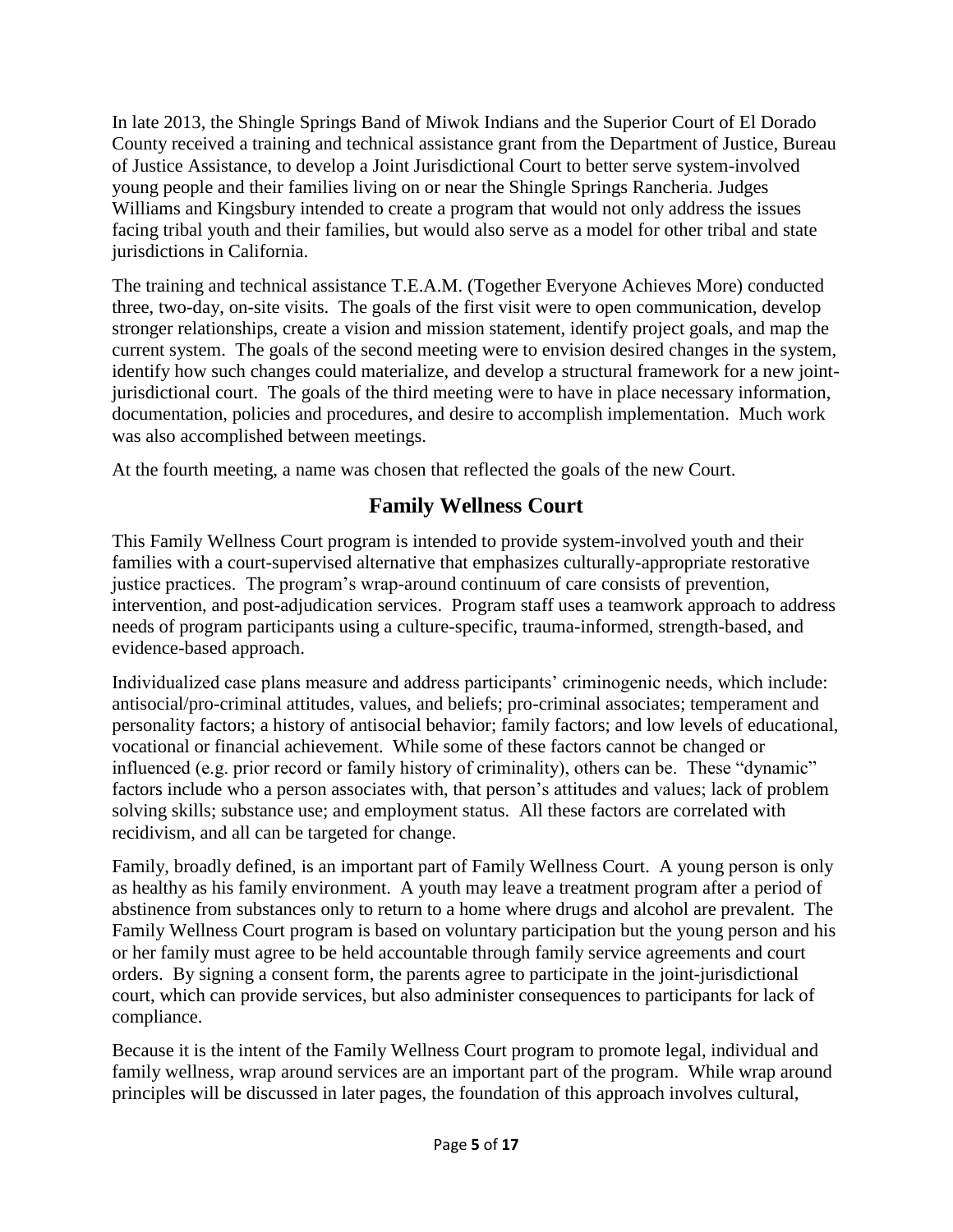strength-based, collaborative decision making among service providers and the family, resulting in joint, outcome-based decisions for the individual needs of the young person and his or her family, with a focus on services being provided in his or her cultural community.

This document outlines foundational principles, strategic goals, collaborative partnerships, referral process, eligibility criteria, program model, staff composition, data collection, and as we move forward, lessons learned. We welcome interest in our program and encourage comments or questions.

# **Family Wellness Court Foundational Principles**

**The Court's Vision:** One safe, strong community of thriving families created through trust and healing.

**The Court's Mission:** Joining together to provide justice through trust, respect, and love by empowering youth and families to create positive change.

### **The Court's Project Goals:**

- Administer justice in a safe and supportive environment
- Reduce incarceration
- Reduce crime and prevent re-offenses
- Improve public safety
- Empower and support our youth and families
- Promote self-sufficiency through positive behavioral change
- Promote community and family connections
- Create more effective, cooperative interventions
- Foster positive community relations
- Celebrate cultural diversity and understanding

## **Family Wellness Court Collaborative Partners**

The Court will collaborate with the following entities:

- Tribal Council
- Tribal General Counsel
- Tribal Law Enforcement
- Tribal Behavioral Health
- Tribal Services
- Tribal Wellness Board
- Foothill Indian Education Alliance
- Placerville Police Department
- El Dorado County Board of Supervisors
- El Dorado County Office of Education
- El Dorado County District Attorney
- El Dorado County Public Defender
- El Dorado County Sheriff
- El Dorado County Probation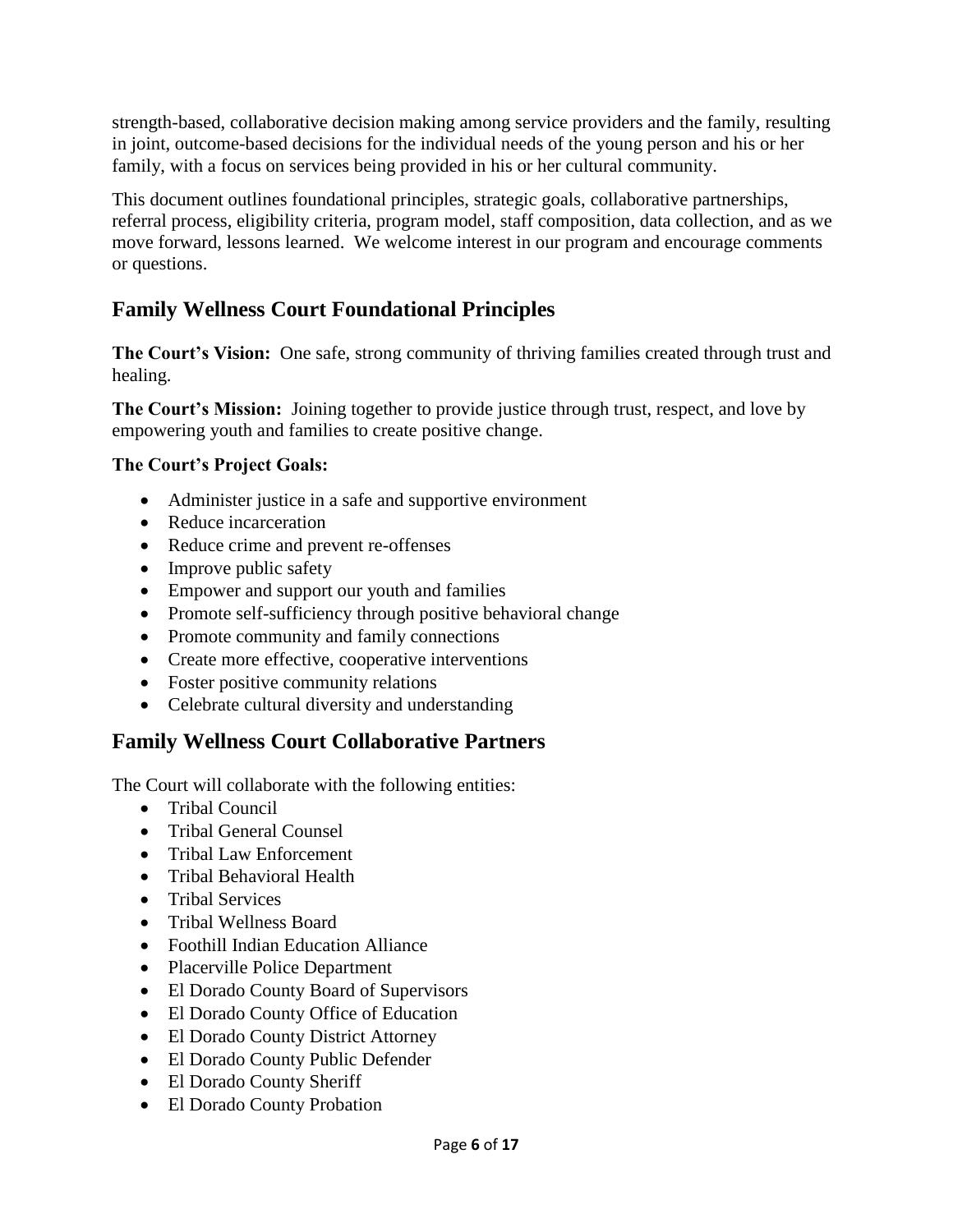- El Dorado County SARB (Student Attendance Review Board)
- El Dorado County Schools
- El Dorado County Counsel
- El Dorado County Human Services
- El Dorado County Court Appointed Special Advocates

## **Family Wellness Court Model/Approach**

#### **Court Model:**

The Family Wellness Court model is a strength-based, client-centered, family-focused model, grounded in Native values and culture, and the Ten Wraparound Principles of the *National Wraparound Initiative,* based on data-driven decision making and measureable outcomes. Family Wellness Court staff will work closely with youth and families to identify their strengths as well as needs and together create a culturally-based Family Service Plan to help the Family meet their short and long term goals.

Practice and research from multiple disciplines have shown that culture is an important protective factor for our young people. Research has shown that cultures and languages are protective factors against risk and contribute positively to health and wellness.<sup>2</sup>

#### **Our Approach:**

Today's members of the Shingle Springs Band of Miwok Indians are descendants of the Miwok and Maidu Indians who once lived in this region. They continue the ways of their ancestors, honoring and protecting the Earth for future generations. The Family Wellness Court incorporates Miwok-Maidu tribal culture through activities, education, ceremonies, and other strategies, including education on tribal life ways, tribal history, core values, and world views (including spirituality or religion). Being culturally informed enables participants to become more connected with their tribal culture and to rely on it as a resource during stressful times. Acquiring cultural knowledge also gives participants insight and connections into the ways of their culture to help them better understand themselves and their environment.

Cultural activities are an integral part of programming for participants, and include such things as: the sweathouse (used for ceremonies and purification rituals); communal gatherings and celebrations in the roundhouse; crafts such as drum- and rattle-making and basketry; traditional storytelling; gathering of plants and traditional foods; language; and traditional games such as hand games (a guessing game).

Cultural knowledge also serves as a protective factor for participants and promotes personal and community resiliency. Protective factors are conditions or attributes (skills, strengths, resources, supports or coping strategies) in individuals, families, communities or the larger society that help people deal more effectively with stressful events and mitigate or eliminate risk in families and communities. Studies have demonstrated that protective factors from delinquency and victimization include knowing one's Native Language, participating in traditional ceremonies,

 $\overline{\phantom{a}}$ <sup>2</sup> McIvor, Onowa. *Language and Culture as Protective Factors for At-Risk Communities*, Journal of Aboriginal Health, November 2008, Vol. 5, Issue 1.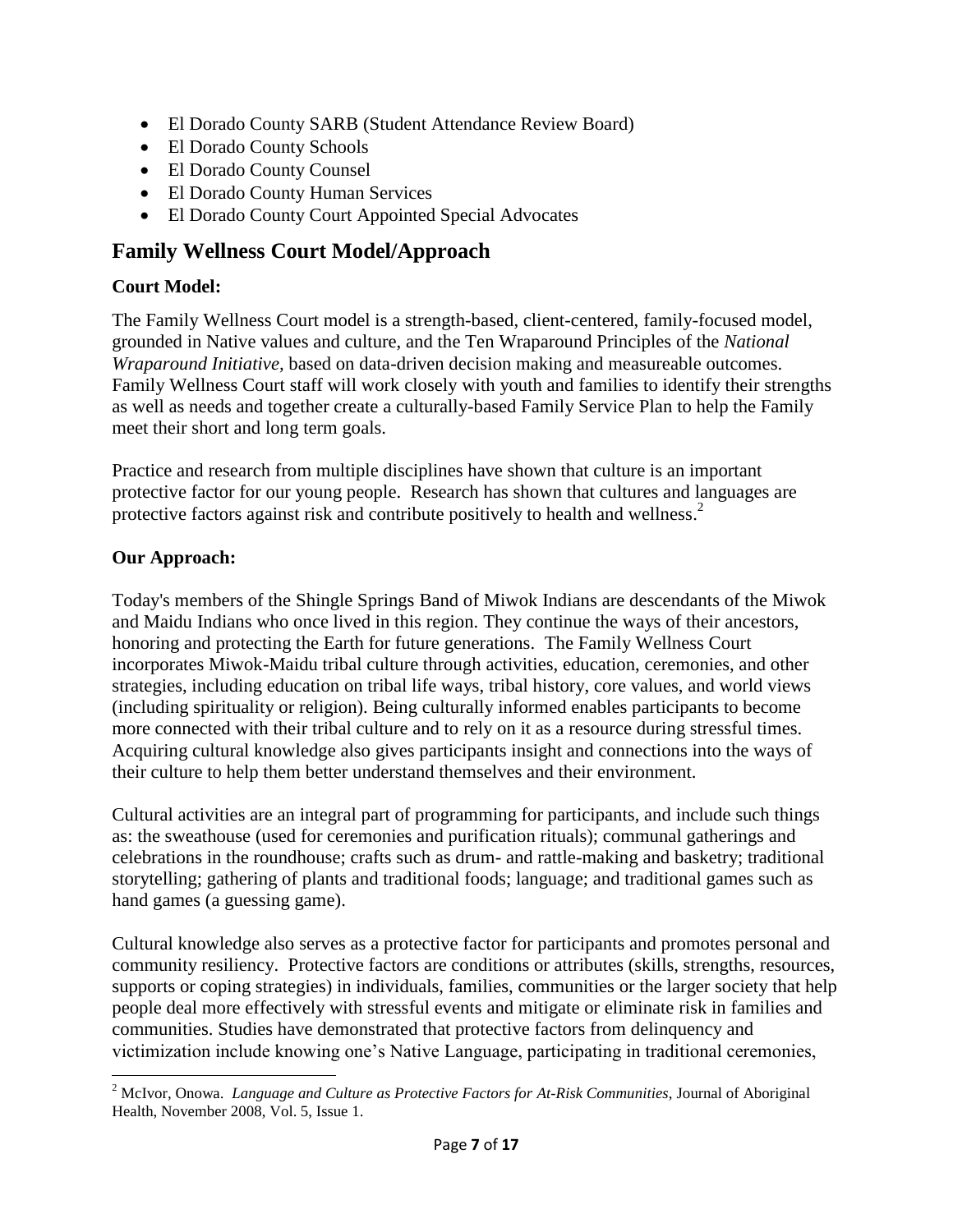and understanding spiritual practices.<sup>3</sup> Strong cultural identity is associated with lower rates of substance abuse,  $\frac{4}{3}$  incidences of suicide,  $\frac{5}{3}$  and school drop-out rates.  $\frac{6}{3}$  Research has shown that developing a positive tribal community identity and participating in community and cultural activities are associated with lower depression, lower alcohol use, lower antisocial behavior, and lower levels of dysfunctional behaviors among Native youth.<sup>7</sup>

The Superior Court and county government in El Dorado County have a strong commitment to collaborative, specialty courts. Collaborative justice courts, also known as problem-solving courts, combine judicial supervision with rehabilitation services that are rigorously monitored and focused on recovery to reduce recidivism and improve offender outcomes. Examples of collaborative justice courts in California are community courts, domestic violence courts, drug courts, DUI (driving under the influence) courts, elder abuse courts, homeless courts, mental health courts, reentry courts, veterans' courts, and courts where the defendant may be a minor or where the child's welfare is at issue. These include dating/youth domestic violence courts, drug courts, DUI court in schools program, mental health courts, and peer/youth courts. Collaborative Justice Courts are distinguished by the following elements:

- A problem-solving focus,
- A team approach to decision making,
- Integration of social and treatment services,
- Judicial supervision of the treatment process,
- Community outreach,
- Direct interaction between defendants and judge, and
- A proactive role for the judge inside and outside the courtroom.

The California Judicial Council's Collaborative Justice Courts Advisory Committee advises the council regarding collaborative justice, or problem-solving, courts. It makes recommendations to the council for developing collaborative justice courts, improving their processing of cases, and overseeing the evaluation of such courts throughout the state. For education and resources on collaborative courts, see<http://www.courts.ca.gov/3079.htm>

## **Family Wellness Court Referrals**

The Family Wellness Court is designed to serve those youth and families who have the greatest needs and therefore require intensive intervention in order to sustain healthy behavioral change. Referrals to the Family Wellness Court may be made by the entities listed below by submitting a

 $\overline{\phantom{a}}$ <sup>3</sup> A Newsletter for System of Care Communities in Indian Country, National Indian Child Welfare Association (NICWA), Issue #6, May 2012 citing Mmari, Blum & Teufel-Shone (2010). What increases risk and protection for delinquent behaviors among American Indian Youth? Youth and Society, 41, 382-413.

<sup>&</sup>lt;sup>4</sup> Id. citing Moran, J.R., & Reaman, J.A. (2002). Critical issues for substance use prevention targeting American Indian youth. The Journal of Primary Prevention, 22, 201-233.

<sup>&</sup>lt;sup>5</sup> Id. citing Chandler, M.J. & Lalonde, C.E. (Unpublished manuscript). Cultural continuity as a moderator of suicide risk among Canada's First Nations.

 $<sup>6</sup>$  Id. Citing Feliciano, Cynthia. (2001). The benefits of biculturalism: Exposure to immigrant culture and dropping</sup> out of school among Asian and Latino youths. Social Science Quarterly, 82(4), 865-879.

<sup>&</sup>lt;sup>7</sup> Whitesell, N. R. (2008). Developing a model of positive development for indigenous youth. Paper presented at the Society for Research on Adolescence, Chicago, March 8th.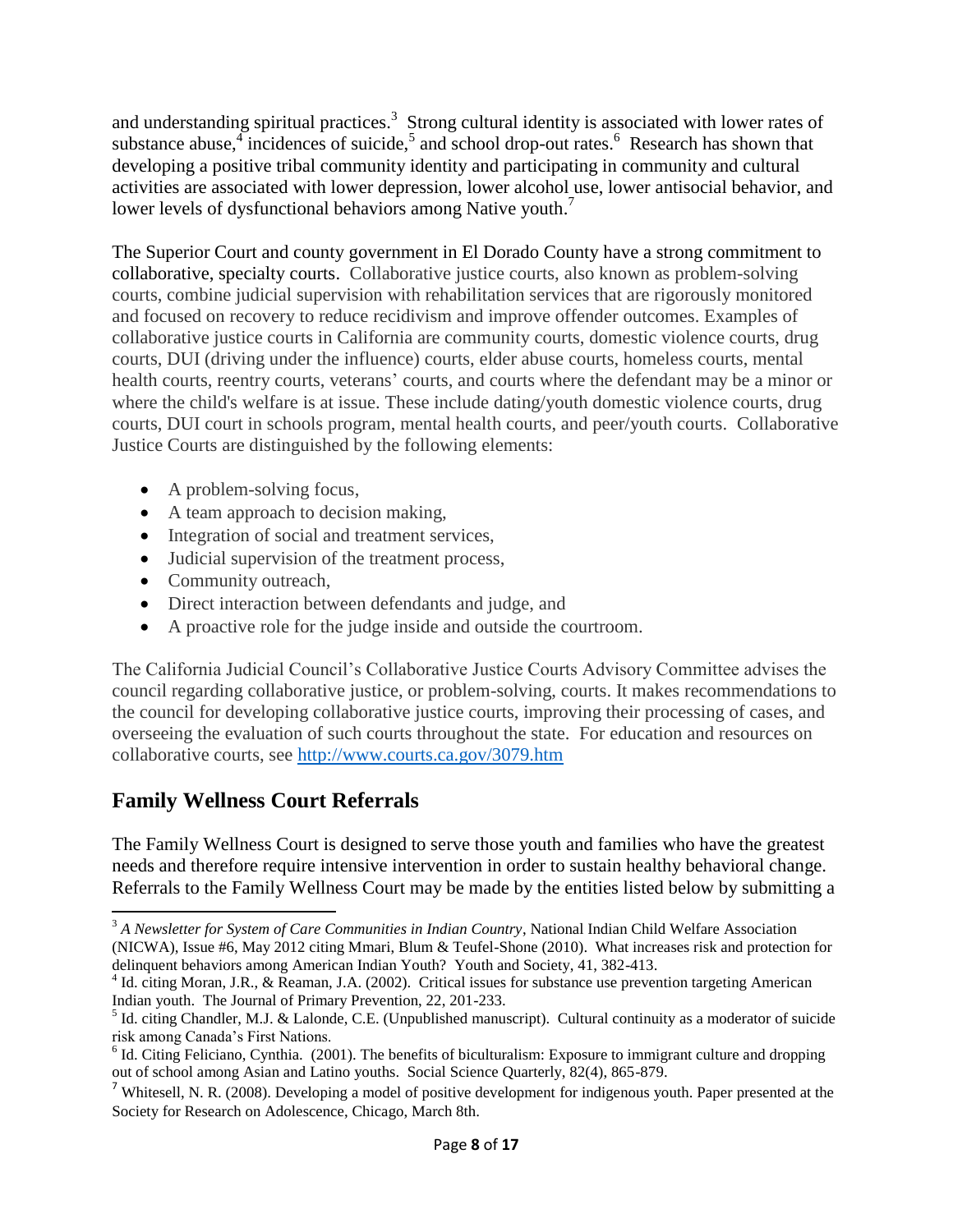completed referral form with all available relevant information including but not limited to court orders, diagnostic assessments, general risk/need assessments, and other information probative of behavioral and/or environmental risk... Attorneys: Parents' Attorneys, Child's Attorney, County Counsel's Office, District Attorney's Office, Public Defender's Office

- Schools
- Law Enforcement
- Probation
- Court
- Employers/Supervisors
- Family
- Tribe
- Child Welfare
- Medical/Heath Personnel
- Faith Community
- Self-Referrals
- Court Appointed Special Advocates (CASA)
- Other jurisdictions
- Other

Referrals are deemed eligible or ineligible based on the following criteria:

# **Eligibility Criteria**

- Native Youth exhibiting at risk behavior
- Native Youth who are at risk of court involvement
- Youth under 17 years old; Transitional Youth ages 18-24 years
- Types of cases may include delinquency, dependency, truancy, and criminal
- Participant Youth and Family must reside in Eldorado County and on or near the Shingle Springs Rancheria, or involved in a case that can be transferred
- Participants must accept the judges assigned to the Court
- Families with Native Youth who are involved in dependency court or at risk of dependency court involvement
- Final decisions are made by the assigned judges with input from the Family Wellness Court team
- Once an individual is determined eligible, staff will conduct a screening of the Family to identify any pending cases for potential consolidation. Such screening may be done by both the County Probation Department and Tribal Representatives.

# **Ineligibility Criteria**

Individuals with no connection to the Shingle Springs Band of Miwok Indians or not subject to the jurisdiction of El Dorado County Superior Court.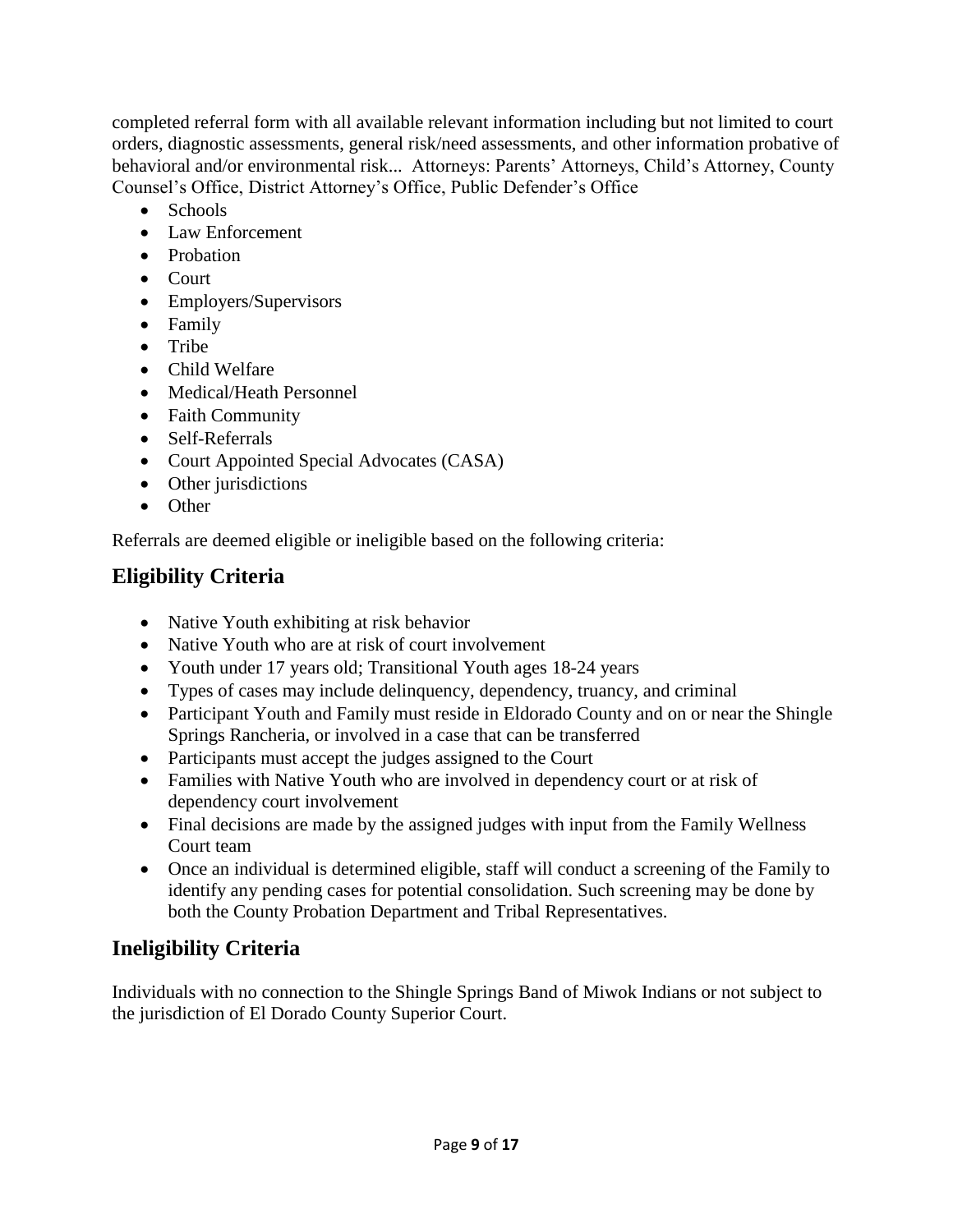## **Family Wellness Court Team**

The Family Wellness Court team shall together determine whether a Youth and Family are eligible for the Family Wellness Court Program. The Family Wellness Court team shall be comprised of representatives from the following disciplines as needed for the particular client:

- Probation
- District Attorney
- Child Protective Services
- Tribal Prosecutor
- SARB
- Wellness Board Member
- Volunteer Retired Professionals
- Victim Advocate
- Behavioral Health
- Law Enforcement
- Tribal Council Representative
- Defense Attorney
- Family Advocate/CASA
- Elders
- Tribal Court Advocate
- County Counsel
- Dependency Counsel

## **Wraparound Principles:**

The Family Wellness Court utilizes the Ten Principles of the Wraparound Process:

- 1. *Family voice and choice*. Family and youth/child perspectives are intentionally elicited and prioritized during all phases of the wraparound process. Planning is grounded in family members' perspectives, and the team strives to provide options and choices such that the plan reflects family values and preferences.
- 2. *Team based*. The wraparound team consists of individuals agreed upon by the family and committed to them through informal, formal, and community support and service relationships.
- 3. *Natural supports*. The team actively seeks out and encourages the full participation of team members drawn from family members' networks of interpersonal and community relationships. The wraparound plan reflects activities and interventions that draw on sources of natural support.
- 4. *Collaboration*. Team members work cooperatively and share responsibility for developing, implementing, monitoring, and evaluating a single wraparound plan. The plan reflects a blending of team members' perspectives, mandates, and resources. The plan guides and coordinates each team member's work towards meeting the team's goals.
- 5. *Community-based*. The wraparound team implements service and support strategies that take place in the most inclusive, most responsive, most accessible, and least restrictive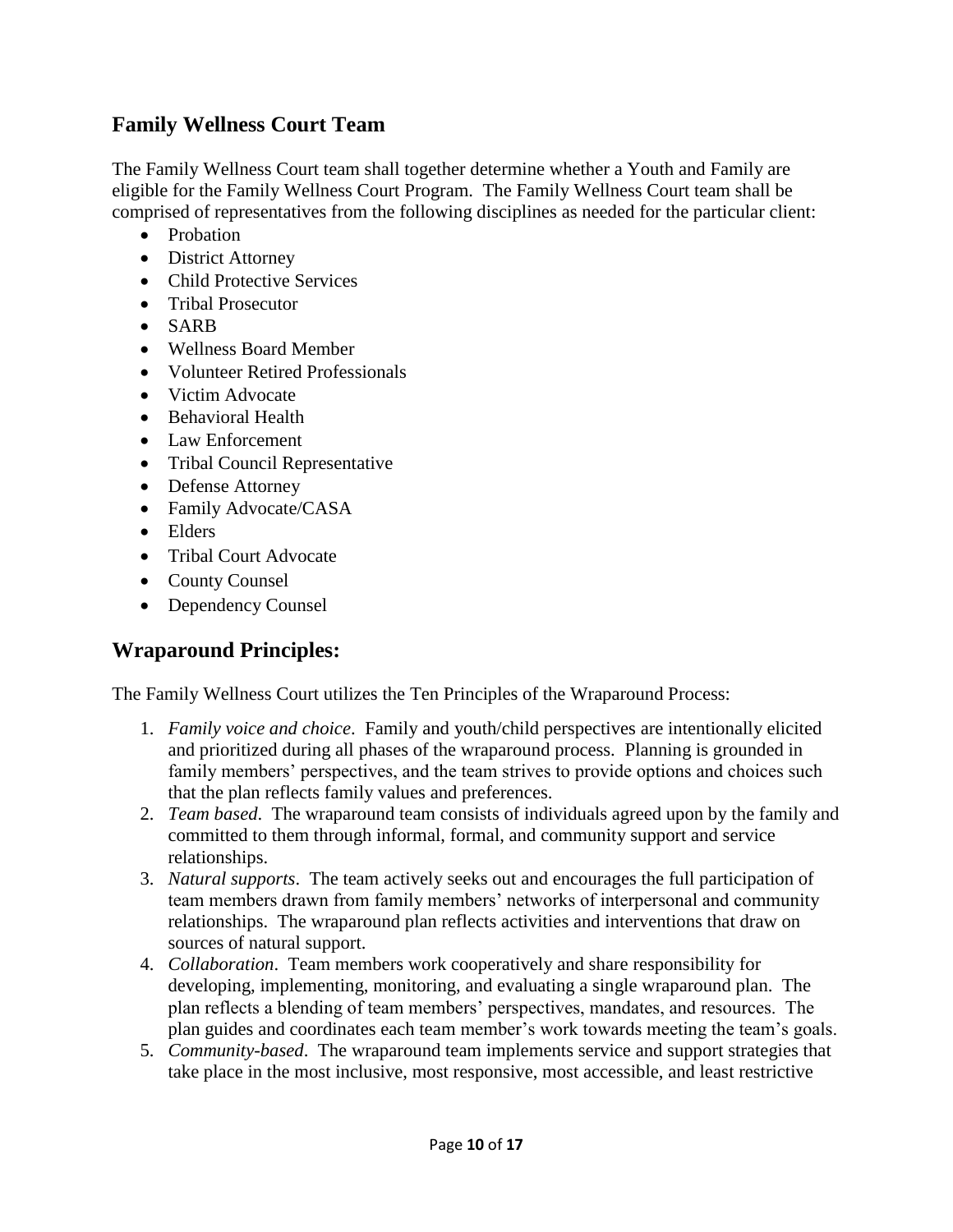settings possible; and that safely promote child and family integration into home and community life.

- 6. *Culturally competent*. The wraparound process demonstrates respect for and builds on the values, preferences, beliefs, culture, and identity of the child/youth and family, and their community.
- 7. *Individualized*. To achieve the goals laid out in the wraparound plan, the team develops and implements a customized set of strategies, supports, and services.
- 8. *Strengths based*. The wraparound process and the wraparound plan identify, build on, and enhance the capabilities, knowledge, skills, and assets of the child and family, their community, and other team members.
- 9. *Persistence*. Despite challenges, the team persists in working towards meeting the needs of the youth and family and towards achieving the goals in the wrap-around plan.
- 10. *Outcome based*. The team ties the goals and strategies of the wraparound plan to observable or measurable indicators of success.

## **Four Phases of the Family Wellness Court Program**

#### **Honesty Phase: Orientation and Assessment Phase**

This first phase will require youth and family to meet with the Court two times per month. During this phase, the client will agree to a wellness plan based on assessments completed and information collected on youth and family. Drug and alcohol testing may be conducted; Native teachings, activities and ceremonies may be performed; and incentives and consequences may be forthcoming based on compliance or non-compliance of court orders.

Progression from Honesty Phase to Acceptance Phase will be dependent upon successful completion of the wellness plan and approval of the judges. On average, this phase will last from 30 to 90 days.

Below is a selection of what may occur during the Honesty Phase.

- A Family Wellness Court contract will be signed
- Crisis intervention and safety plans will be developed
- Mental health screening will be conducted and further assessment if necessary
- Substance abuse screening will be conducted and further assessment if necessary
- Risk/Needs assessment will be conducted and further assessment if necessary
- Historical trauma screening will be conducted and further assessment if necessary
- Developmental screening will be conducted including fetal alcohol screening and further assessment if necessary
- Physical/dental screening will be conducted and further assessment if necessary
- Functional/behavioral assessment will be conducted
- Spiritual/cultural assessment
- Family mapping
- Engagement in statutorily mandated program and treatment programs
- Drug and alcohol testing
- Interest inventory
- Seasonal activities
- Journaling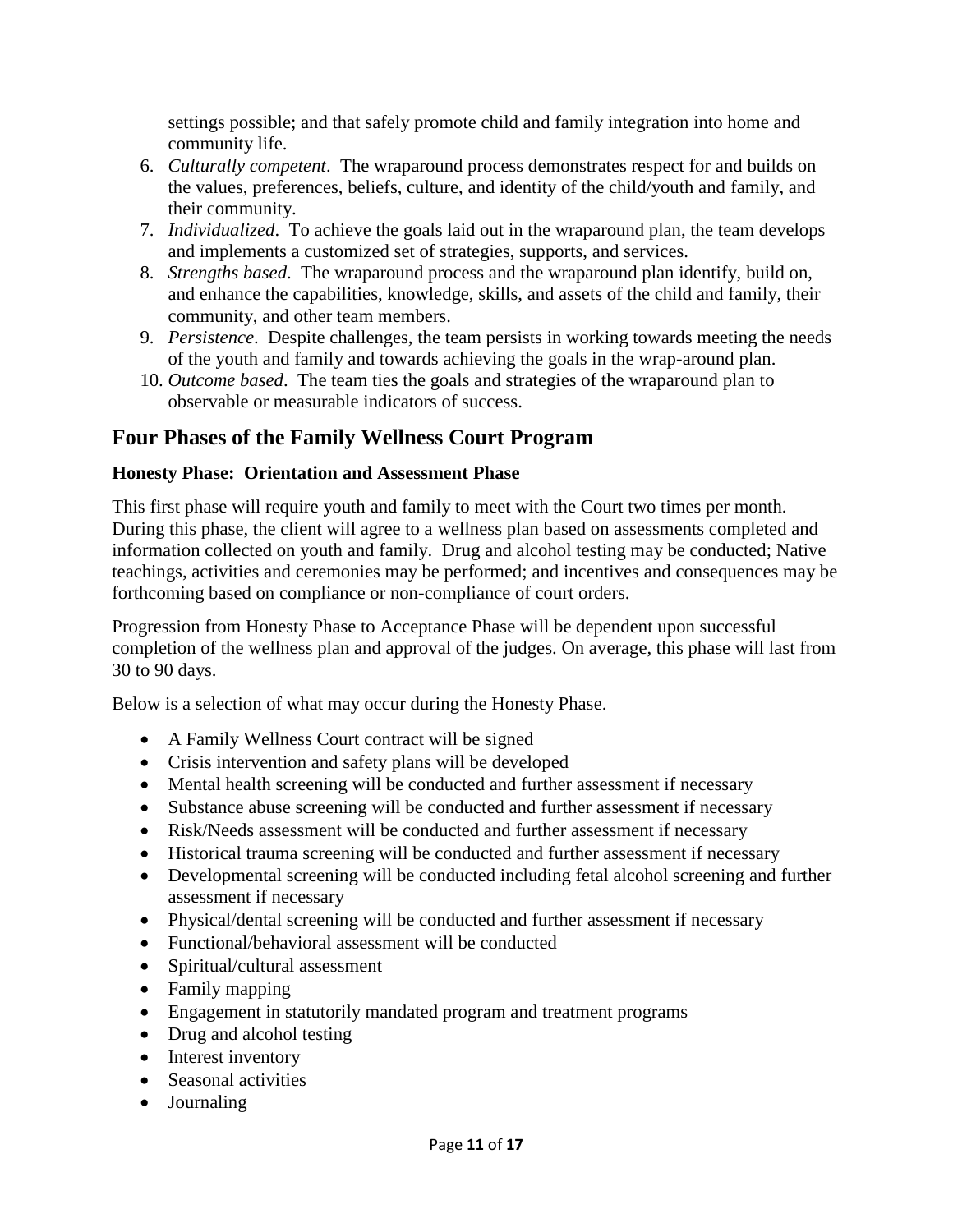- Incentives and consequences
- $\bullet$  Petition by Participant(s) to move from Honesty Phase to Acceptance Phase

#### **Acceptance Phase: Education and Family Service Plan**

The Acceptance phase will require youth and family to meet with the Court on a twice monthly basis. During this phase, Youth and Family will gain greater insight into their own risks and needs and continue working on developed wellness plans. On average, this phase will last from 30 to 90 days.

Below is a selection of what may occur during the Acceptance Phase.

- Learning about issues and opportunities identified in the Acceptance Phase
- Crisis intervention and safety plans will be reviewed
- Linking and implementing service plans for youth and family
- Continuation of programming
- Community involvement may be required
- Continuation of cultural practices and activities
- Petition by Participant(s) to move from Acceptance Phase to Initiative Phase

#### **Initiative Phase: Skill Development and Accountable for Successes and Setbacks**

The Initiative phase will require youth and family to meet with the Court on a monthly basis. During this phase, youth and family will focus on removing barriers to success, developing skills, and enriching their lives. On average, this phase will last from 30 to 90 days.

Below is a selection of what may occur during the Initiative Phase.

- Make amends, pay fines and restitution, etc.
- Complete community services
- Participate in a Vision Quest
- Re-administer risk/needs assessment
- Develop educational/vocational plans
- Gain financial skills
- Continuation of cultural practices and activities
- Petition by Participant(s) to move from Initiative Phase to Mastery Phase

#### **Mastery Phase: Transition out of Court**

This fourth phase will require youth and family to meet with the Court every six weeks. During this phase, participant(s) will continue to work on healing and healthy behaviors as well as preparing to transition out of the court system. On average, this phase will last from 30 to 90 days.

The below items can be expected during the Mastery Phase.

- Continued identification of support people and systems
- Development of a family contract, youth behavioral plan, co-parenting plan, etc.
- Continued focus on educational/vocational skills
- Mentoring others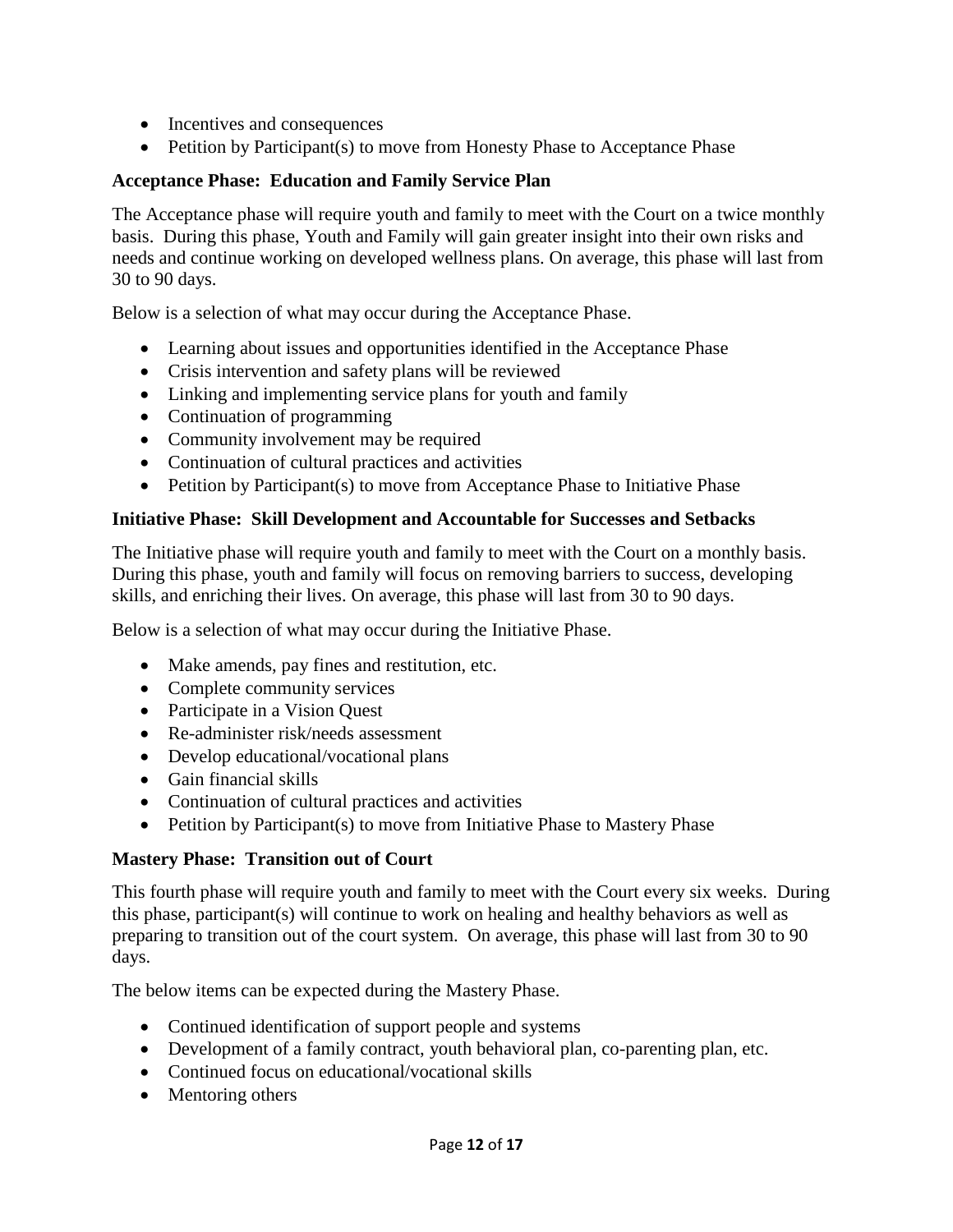- Helping elders
- Presentation regarding how participant(s) benefitted from the Family Wellness Court
- Petition by participant(s) to move out of the Mastery Phase and out of the court system
- Commencement ceremony!

# **Family Wellness Court Cultural Activities**

All participants will be involved in cultural activities... Cultural activities are teaching tools, are pro-social activities, and provide for family and community connections. Through practicing these cultural activities, and learning the values and morals they impart, one achieves wellness. Some activities and teachings may occur at any time of the year, other activities and teachings are specific to the season. One of the most important outcomes from cultural activities is the strengthening of personal insight into one's own behavior and how it affects relationships by providing a place where each person finds trust, identity, initiative, purpose, generosity and belonging/interconnectedness.

## **Family Wellness Court Rules and Regulations**

The Rules and Regulations of Family Wellness Court include, but are not limited to the following:

Participants must:

- 1. Consent to the judges assigned to hear their case.
- 2. Sign Informational and Consent Form.
- 3. Report to probation as directed by the court or treatment wellness staff if applicable
- 4. Report to wellness services and follow all aftercare recommendations as directed by the court, wellness staff, and/or probation officer.
- 5. Report for random and scheduled urinalysis (UA) and chemical tests (CT) whenever directed to do so by the court, a probation officer or service provider.
- 6. Complete all assignments and/or consequences ordered to be completed by the court in a timely fashion.
- 7. Abstain from the use and/or possession of all drugs of abuse and alcohol, unless drugs are prescribed by a treating physician. Do not be in the presence of others using drugs or alcohol. Participant may not use drugs of abuse. In the event a doctor prescribes a drug of abuse, participant must ask about alternatives and contact participant's probation officer, service provider or the Family Wellness Court clerk of the court for additional information. Medical marijuana is prohibited from use.
- 8. Obey all laws. If a participant engages in a criminal act, he or she can be prosecuted for the new offense(s) and can be discharged from the Family Wellness Court program.
- 9. Attend school or work as required by the Family Wellness Court.

## **Family Wellness Court Consequences and Incentives**

Possible consequences for violating the Family Wellness Court Program and/or Court order(s) may include, but are not limited to the following:

Verbal reprimands and warnings from the judges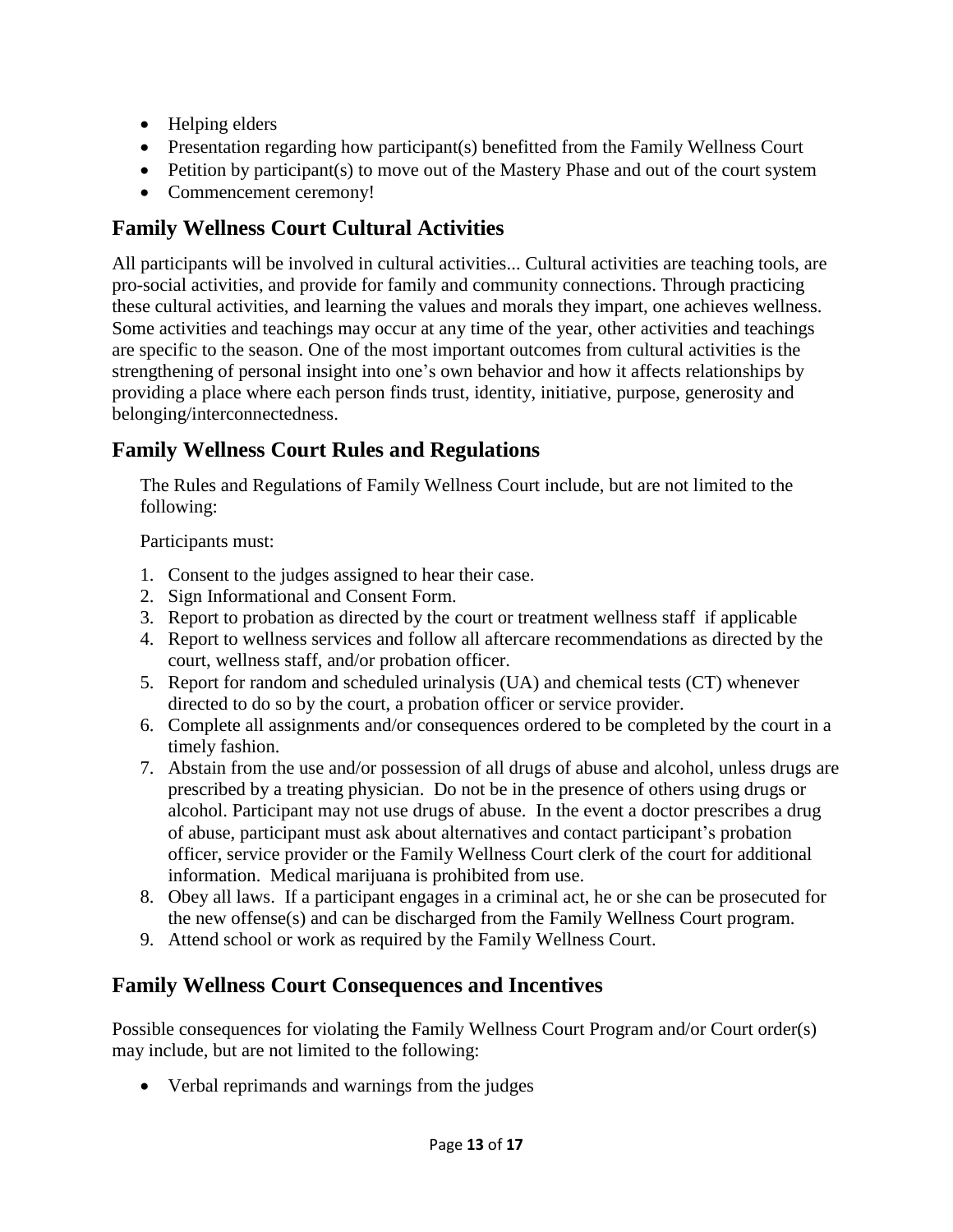- Written and or oral assignments
- Community service
- Apologies and amends
- Electronic monitoring
- Volunteer work on or off of the Rancheria
- Imposition of curfew
- Increased restrictions (additional drug tests, additional court appearances, etc.)
- Detention/flash incarceration
- Phase regression
- Inpatient Treatment
- Increased support group meetings
- Increased contacts with probation officer
- Transfer to Superior Court as appropriate
- Termination from the Family Wellness Court

Possible incentives for compliance with the Family Wellness Court requirements may include, but are not limited to the following:

- Verbal recognition/praise
- Applause
- Decreased restrictions (fewer drug tests, fewer court appearances, etc.)
- Gift cards or certificates from local businesses
- Tokens in recognition of achievement
- Reduced fines or fees
- Certificates of accomplishment
- Possible reduced consequences or sentences
- Phase advancement
- Decreased contacts with probation officer
- Fewer restrictions
- Graduation from the program

## **Phase advancement Incentives**

- Phase 1-Honesty- \$25.00 gift card
- Phase 2-Accountabilty-Incentive of choice, not to exceed \$50.00
- Phase 3-Initiative-Positive Family Activity. Tribal Services will work with Participant and family to determine.
- Phase 4-The incentive for this phase will be a traditional gift. The participant will be awarded the gift at the graduation ceremony at the end of their final court appearance. Family and community members will be invited at the discretion of the participant and family. Food will be provided as well as individuals speaking on behalf of the progress and participants successful completion of their wellness plan.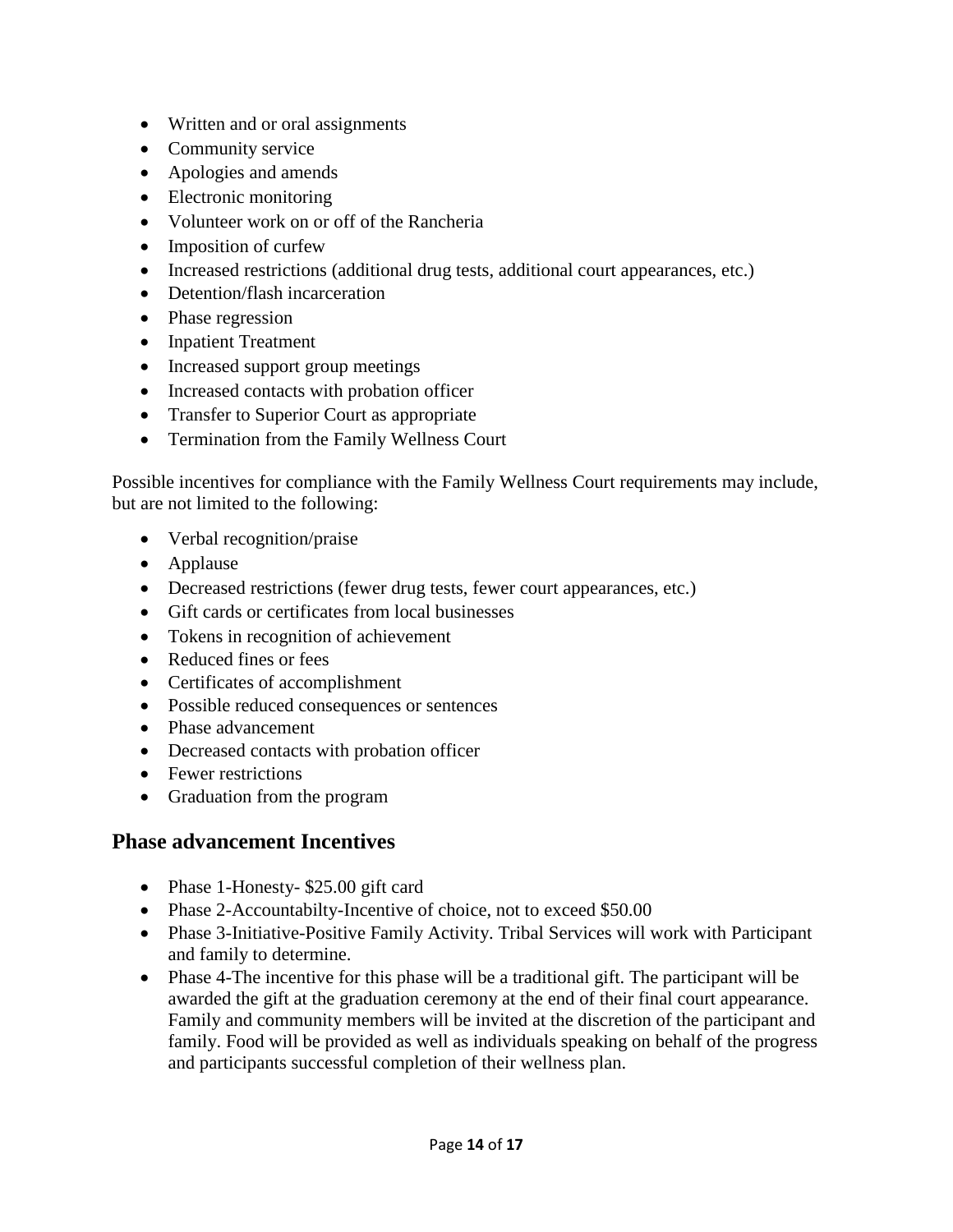The court will use both positive and negative consequences. There is a constant reassessment by the court of what is or may be the most appropriate approach with the particular participant at the time. The Family Wellness Court team will meet bi-weekly prior to court for ongoing evaluations and will advise the Family Wellness Court judges of the progress and status of each participant. Decisions about consequences are almost always made after consideration of the recommendation of the Family Wellness Court team. They are imposed in different ways depending on the needs and circumstances of the participant.

## **Family Wellness Court Case Tracking**

The Tribal Clerk of the Court is the Family Wellness Court Coordinator and shall be responsible for evaluating and maintaining current and accurate information tracking. The Clerk of the Court shall also provide timely information as requested by the Family Wellness Court team.

## **Family Wellness Court Data Collection**

#### **Client Files:**

Client files contain the following documents:

- referral form
- file check list
- encounter log
- general intake
- consent to participate in Family Wellness Court
- participant agreement
- wellness plan
- consent to treatment
- referral
- screening and assessment results
- release of information
- drug test
- lab results
- court orders
- team court reports
- probation reports
- police reports
- diagnostic assessments
- mental health evaluations
- psychological evaluations
- assessment (substance abuse) recommendations
- treatment reports
- discharge summaries
- truancy reports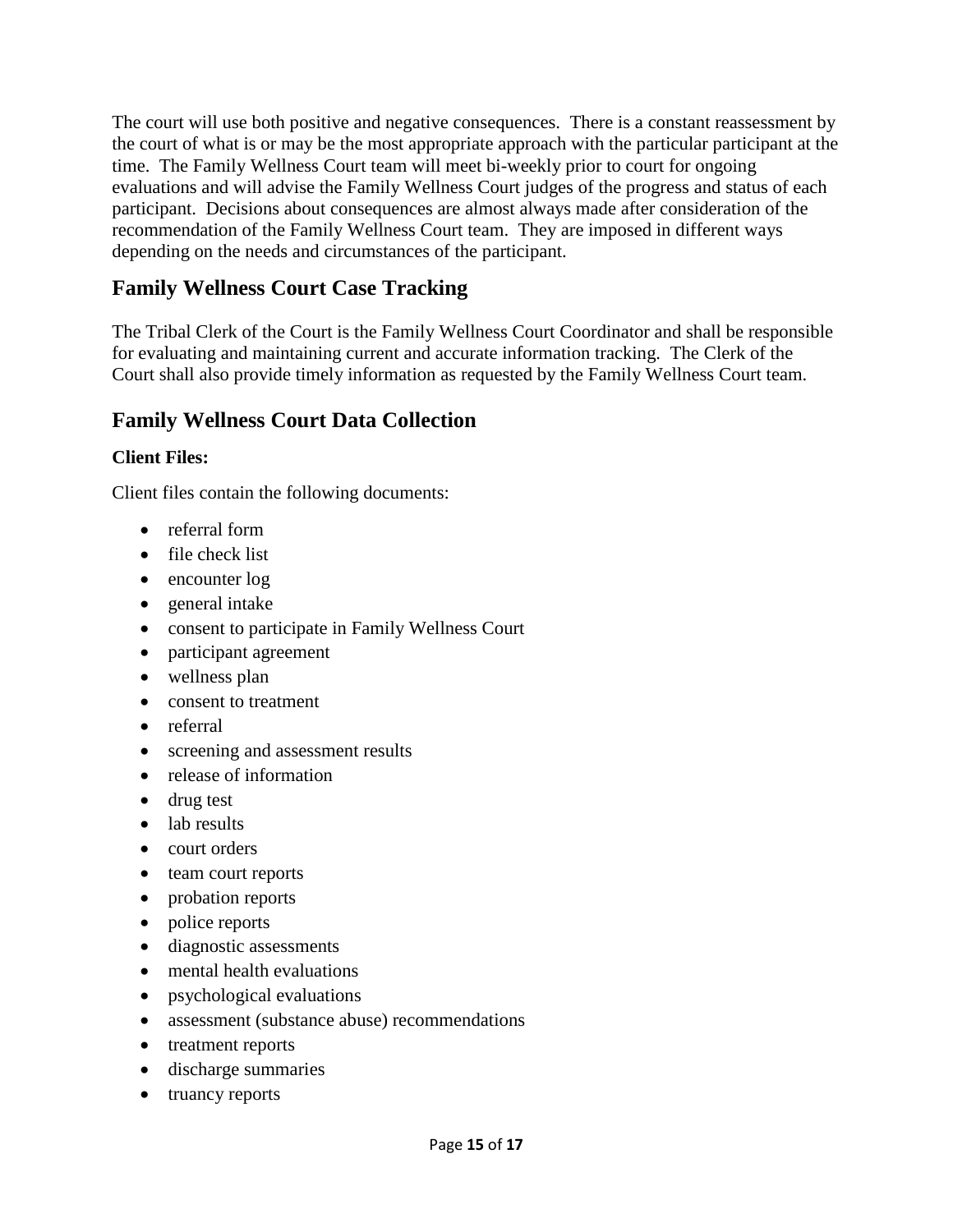- school records including attendance, discipline and grades
- letters
- correspondence
- vouchers
- file documentation
- progress notes from team
- copies of billing slips

#### **Database:**

Our participant database is designed to track baseline data, progress indicators and outcomes. Database fields include:

1. *General Information* which tracks name, birth date, age, gender, highest grade completed, care coordinator assigned, current offense, referring court, placement facility, date of enrollment, release date, current address, number of address changes in the past year;

2. *Risk and Needs* which tracks whether a family service plan was developed and when, whether housing is needed, whether the client has received a diploma or GED, whether client is eligible for health services, whether youth or family has attended parenting classes, whether transportation services are needed, whether youth has a driver's license, whether food, clothing, or incidental vouchers are needed;

3. *Programs* which tracks whether the client has been involved in mental health services, substance abuse services, employment readiness services, pro-social activities program, cultural programming, and other programming, whether client is employed, whether client is enrolled in school or a GED program, and dates of referral, enrollment, completion, and completion status for all programs;

4. *Housing and Debts* which tracks when clients obtain short term housing, long term housing, housing independence, and whether child support, restitution, and other offense related debt payments are current or paid in full;

5. *Technical Violations and Completion* tracks whether technical violations have been committed and whether client has been terminated from the program and whether that termination was a result of successful program completion.

## **Case Management/Supervision**

A case manager will be assigned to the client. Case managers may be staff from county probation, county human services, or the Tribal Wellness Board depending on the needs of the client. Following client assessment, case managers may be reassigned if the court's assessment of the client's needs change. Case managers will be responsible for supervising the client, ensuring the client complies with court orders, assist in securing services, and provide reports during court staffing meetings.